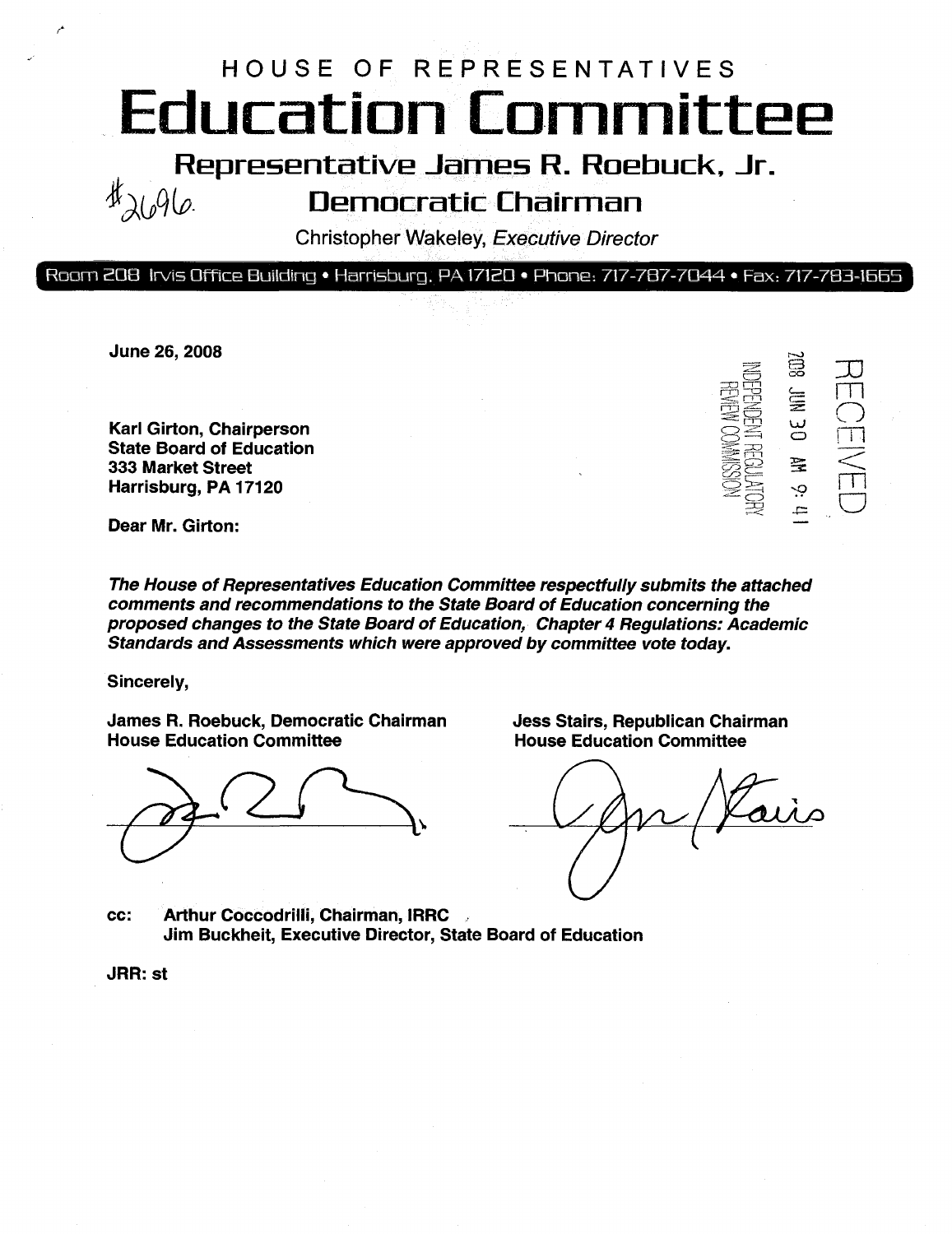## HOUSE OF REPRESENTATIVES Education Committee Representative James R. Roebuck, Jr.

## Democratic Chairman

Christopher Wakeley, Executive Director

### Room 208 Irvis Office Building • Harrisburg. PA 17120 • Phone: 717-787-7044 • Fax: 717-783-1665

Chapter 4: Academic Standards and Assessment Regulations Proposed Regulatory Changes

The House of Representatives Education Committee respectfully submits the following comments and issues to the State Board of Education concerning the proposed changes to the aforementioned regulations and asks for due consideration of the recommendations.

The House Education Committee shares with the State Board of Education a commitment that every child in our public schools should achieve proficiency on our state's academic standards. The Committee also appreciates the time and effort that the State Board of Education has spent on the proposed Chapter 4 regulatory changes regarding high school graduation requirements and the State Assessment System.

However, based on the Committee's review of the proposed regulatory changes, the testimony presented before the Committee at hearings on June 18 and June 25 and the sheer volume of correspondence the Members have received regarding this issue, the Committee strongly recommends that the State Board of Education should step back and re-evaluate these proposed regulatory changes. Numerous issues and concerns have been raised about these proposed regulatory changes including the following:

• Serious concerns as to whether the proposed regulatory changes violates the existing statutory authority of local school districts to make final graduation decisions for their students under Section 1611 of the Public School Code and replaces local authority over high school graduation requirements with a high stakes state high school graduation assessment. Provisions in the proposed regulations require local assessments to be independently validated as aligned with the state academic standards based on criteria that would make the local assessments similar to the proposed Graduation Competency Assessments (GCA). These regulatory changes would in effect make the local assessment a local GCA and not allow school districts to use other types of appropriate assessments of student proficiency on the academic standards. Additionally, there have been questions raised regarding whether the policy changes envisioned are so substantial to require the review of the General Assembly per the criteria set forth in the Independent Regulatory Review Act.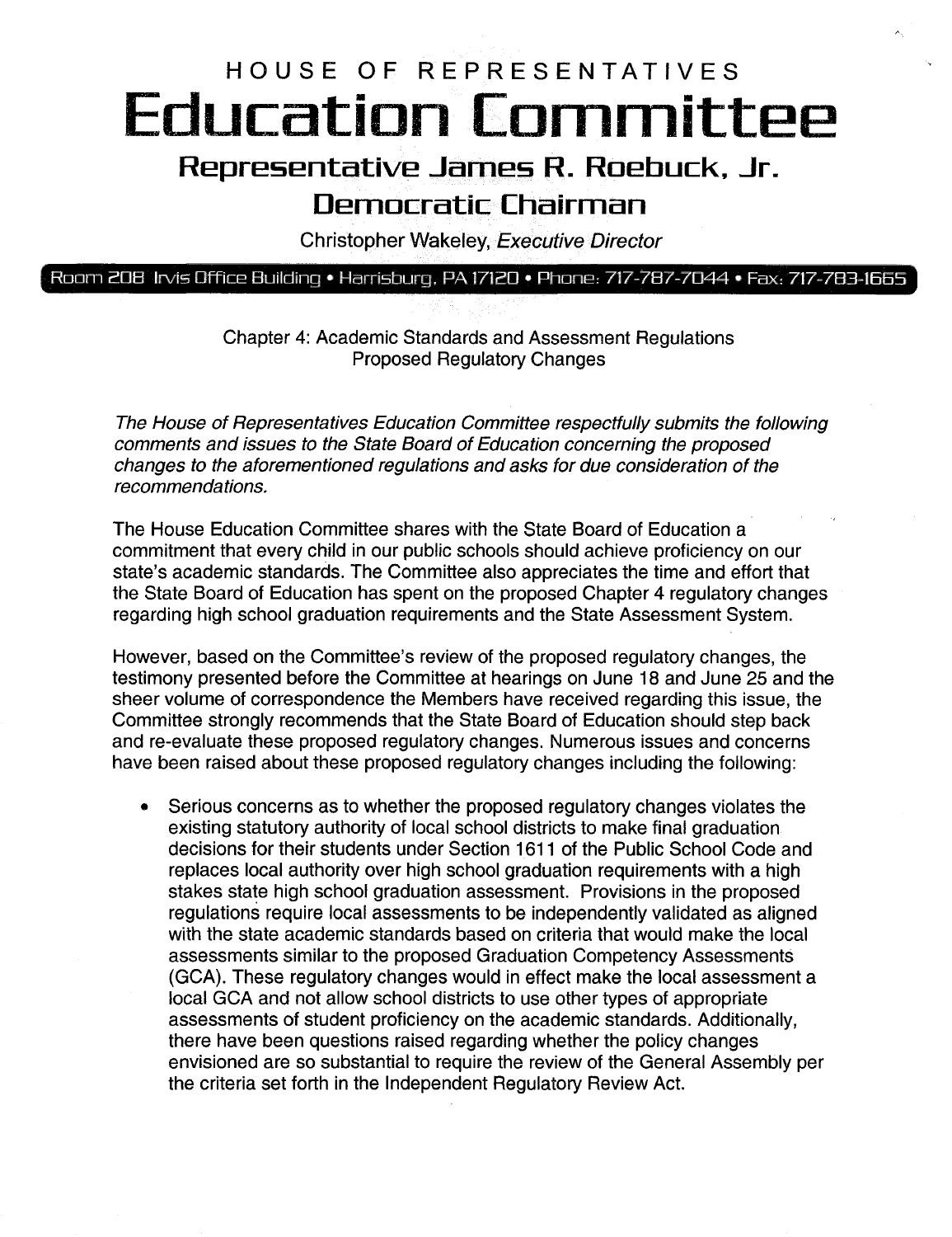Page 2 House Education Committee Comments & Recommendations Proposed Chapter 4 Regulations-Academic Standards & Assessments

- Serious concerns about the cost to school districts in terms of time and financial resources of the proposed regulatory changes. While the proposed regulatory changes do require the Department of Education to provide support to school districts in terms of voluntary model curriculum, assistance in tutoring and extended instructional time and continuing professional development, the regulatory analysis accompanying the proposed regulatory changes does not fully reflect the overall fiscal impact to school districts and the Commonwealth. Based on the testimony heard by the Committee and the experience of other states implementing such regulatory changes, a more thorough and detailed analysis of the costs, including significant remediation costs, of these proposed regulatory changes is needed prior to any final consideration of these proposed regulatory changes.
- Issues have been raised about the details related to the implementation of the proposed changes. It has been stated that there will be numerous chances to retake the tests and students will only need to take the test module they failed. The proposed regulations state that remediation must be provided to the students who are not successful on the assessment. With 57,000 students being identified as needing additional support, the implementation by school districts and the integration with such things as collective bargaining agreements, transportation issues, space availability will need to be carefully considered given the degree these issoes will impact all 501 school districts.
- Concern that the two state assessments provided for in the regulatory change as options for high school graduation are not equivalent in terms of the content of the assessments. While the PSSA is based on broader academic standards in a subject area, the GCAs are based on specific course content. It appears that the two assessments are assessing different academic content. Additionally, the proposal allows school districts to use Advanced Placement and International Baccalaureate tests as another option which then raises the issue of Statewide availability and comparability to the other three options. There needs to be a clearer and more detailed explanation of how these various assessments will be made equivalent so that all students are assessed on the same academic standards. Finally, since the proposal indicates that these tests can be used in place of traditional final exams, concern has been raised about the alignment of the numerous grading scales used by teachers.